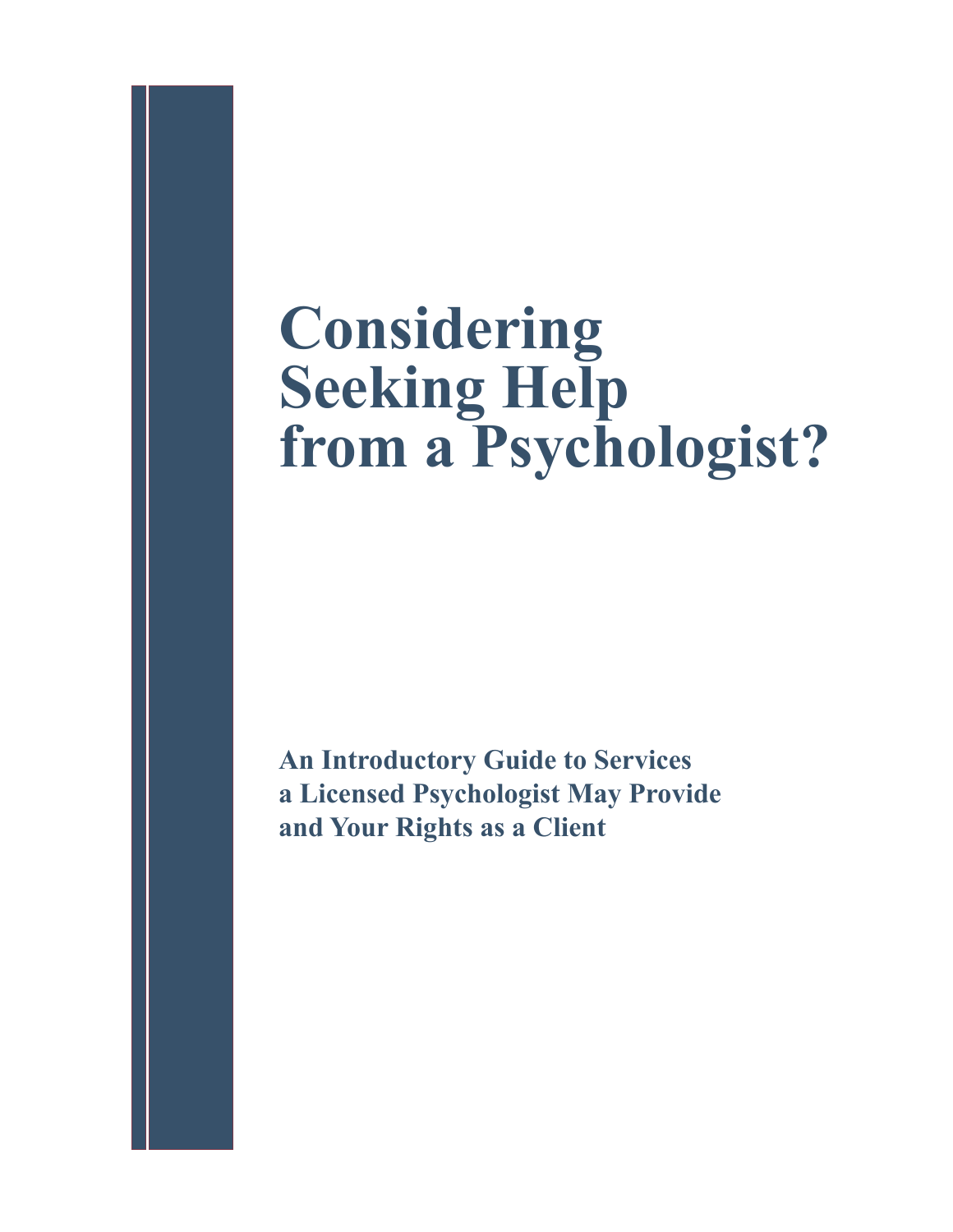The Washington State Examining Board of Psychology (board) invites you to take a few minutes to understand the qualifications of psychologists and your rights as a client.

# **What Is A Psychologist?**

- In order to qualify as a psychologist, one must:
- Have a doctoral degree from a regionally accredited university.
- Have completed 3,300 hours of supervised experience.
- Have passed the national Examination of Professional Practice of Psychology.
- Have passed the board's jurisprudence examination, which tests psychologists on Washington state laws.

A licensed mental health counselor, licensed marriage and family therapist, or licensed social worker is not required to have the doctoral education, training or experience a licensed psychologist is required to complete. Licensed psychologists are also required to continue learning new concepts, approaches and skills, which the board monitors through continuing education audits.

Psychologists may specialize in clinical, consultative or research areas. Their doctoral programs are built on a foundation of scientific psychology with courses in social and biological bases of behavior. In addition, they have completed intensive study and research within a specialty.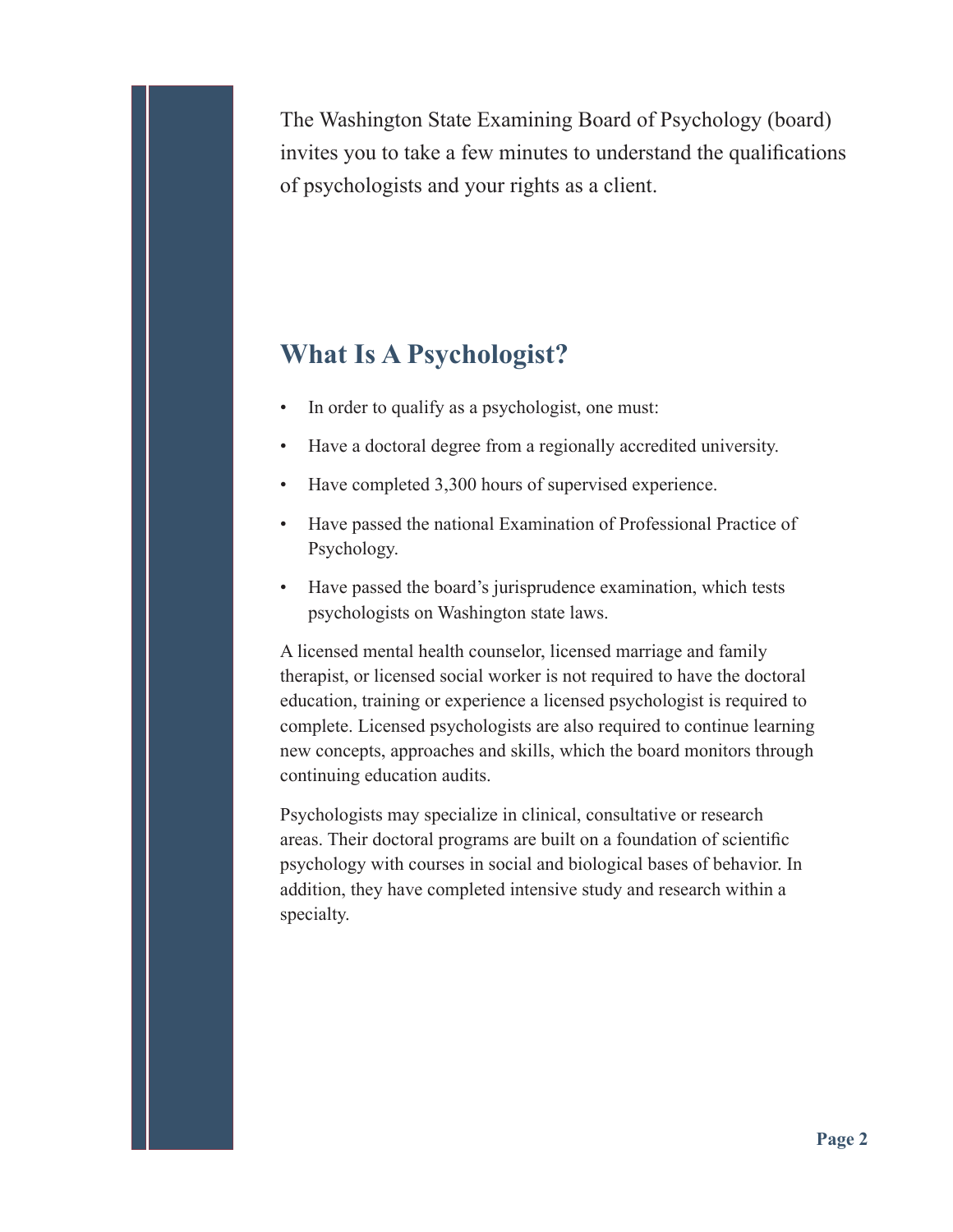## Issues addressed by psychologists

| Abuse: sexual, physical, emotional        | Eating disorders                   |
|-------------------------------------------|------------------------------------|
| Addiction: alcohol, drugs, gambling       | End of life care                   |
| AIDS and HIV                              | Head injury                        |
| Anxiety                                   | Learning disabilities and problems |
| Attention deficit disorder                | Lifestyle issues                   |
| Autism                                    | Medical: cancer, stroke            |
| Behavior problems                         | Palliative care                    |
| <b>Bullying</b>                           | Physical disabilities              |
| Chronic pain                              | Psychiatric disorders              |
| Cognitive Issues: giftedness, limitations | Separation, Divorce                |
| Death and dying                           | Sexuality                          |
| Depression                                | Sexual dysfunction                 |
| Discrimination based on age, gener, race, | Sports and Performance             |
| ethnicity or sexual orientation           |                                    |

## Services Provided by psychologists

| Adoption assessment                    | Group therapy                     |
|----------------------------------------|-----------------------------------|
| Alcohol and addiction counseling       | Hypnosis                          |
| Assessment and diagnosis               | Individual therapy                |
| Bereavement counseling                 | Mediation                         |
| Brief therapy                          | Organizational consultation       |
| Child in need of protective assessment | Program evaluation                |
| Cognitive retraining                   | Pain control                      |
| Consultation                           | Play therapy                      |
| Couple therapy                         | Research                          |
| Crisis intervention                    | Separation and divorce counseling |
| Custody and access assessment          | Sexual counseling                 |
| Desensitization training               | Smoking cessation counseling      |
| Disability assessments                 | Social skills training            |
| Educational counseling                 | Stress management                 |
| Educational evaluation                 | Treatment for abusive partners    |
| Family therapy                         |                                   |

### Court reports and testifying may involve psychologists

| Ability to parent                 |
|-----------------------------------|
| Child custody and access          |
| Client functioning                |
| Diagnosis for psychiatric problem |
| Coping styles                     |
| Incapacity                        |
| Intellectual ability              |
| Likelihood to re-offend           |

Motor vehicle accidents Parenting ability Psychological status Psychosis Release on parole Sentencing Sexual abuse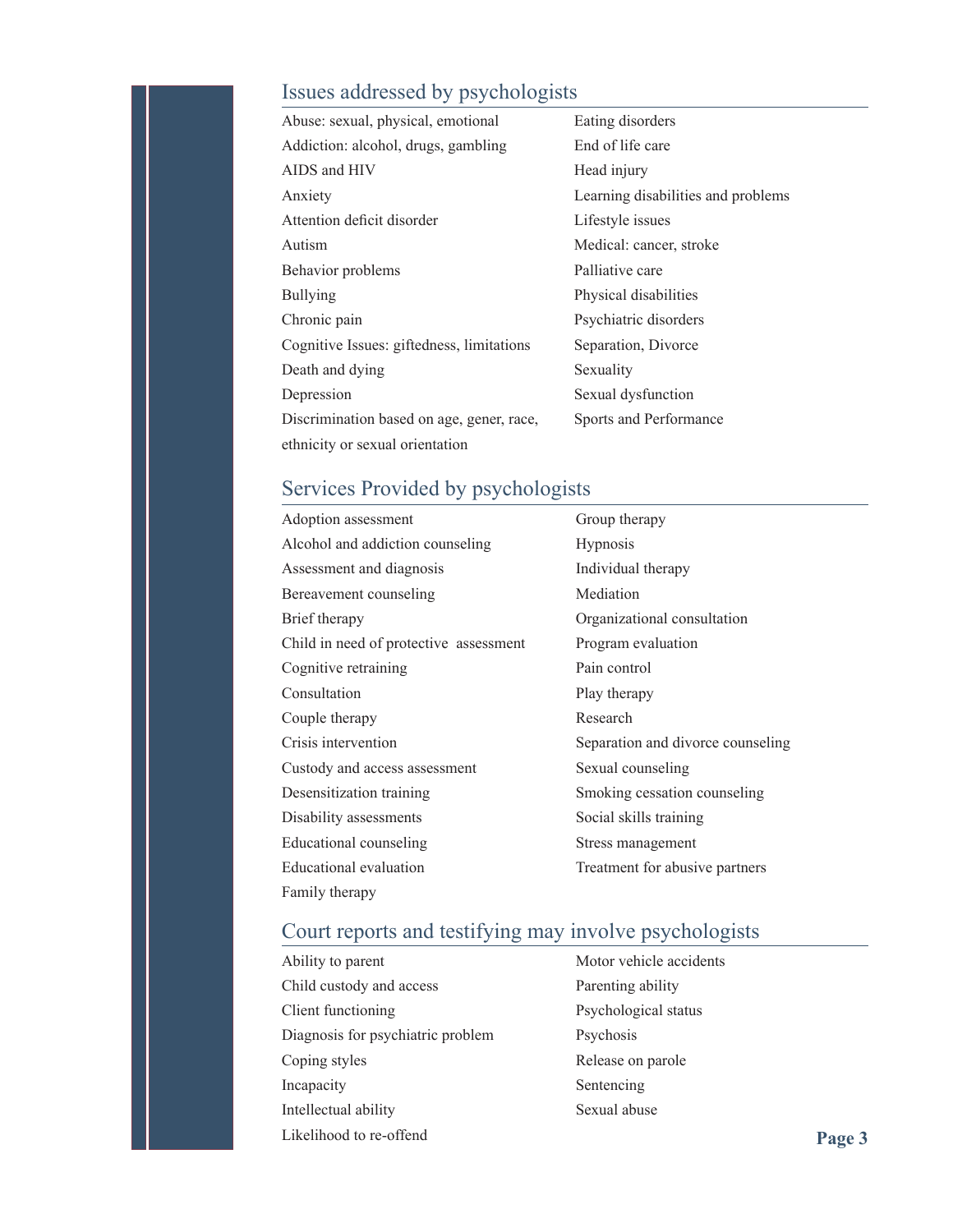## What is the Washington State Examining Board of Psychology?

The board is made up of seven psychologists and two public members appointed by the governor for five-year terms.

The board's overall mission is to protect consumers of psychological services. The board's specific functions include:

- Adopting rules that clarify and facilitate adherence to the law.
- Examining qualifications of applicants for licensure and determining whether people may be licensed as psychologists.
- Reviewing, investigating, and when necessary taking disciplinary action against psychologists based upon consumer complaints.

#### What are your rights as a client?

The laws and rules (Chapters 18.83 and 18.130 and chapter 246-924 WAC) that regulate psychologists are intended to protect the public by helping to ensure the competency of psychologists. These laws include client protections and rights. As a client you have the right to:

Disclosure: Before beginning a treatment program, expect to receive a written disclosure statement with general information about the psychologist's background, experience, theoretical orientation and approach to services. Fees and payment arrangements must be clearly stated. The statement must inform you that you may at any time refuse treatment or request a change in approach.

Treatment plan: Expect your psychologist to assess your needs and to develop a treatment plan based on psychological theory and research. You have a right to be informed about your treatment plan, to have input into it and to request changes.

Confidentiality: Your visits to a psychologist are generally privileged and may not be disclosed to any other person, unless you give consent.

Among notable exceptions are:

- If you are a danger to yourself or others.
- If the information involves the abuse of a child, developmentally disabled person or dependent adult.
- If your psychologist is required by a court to disclose information.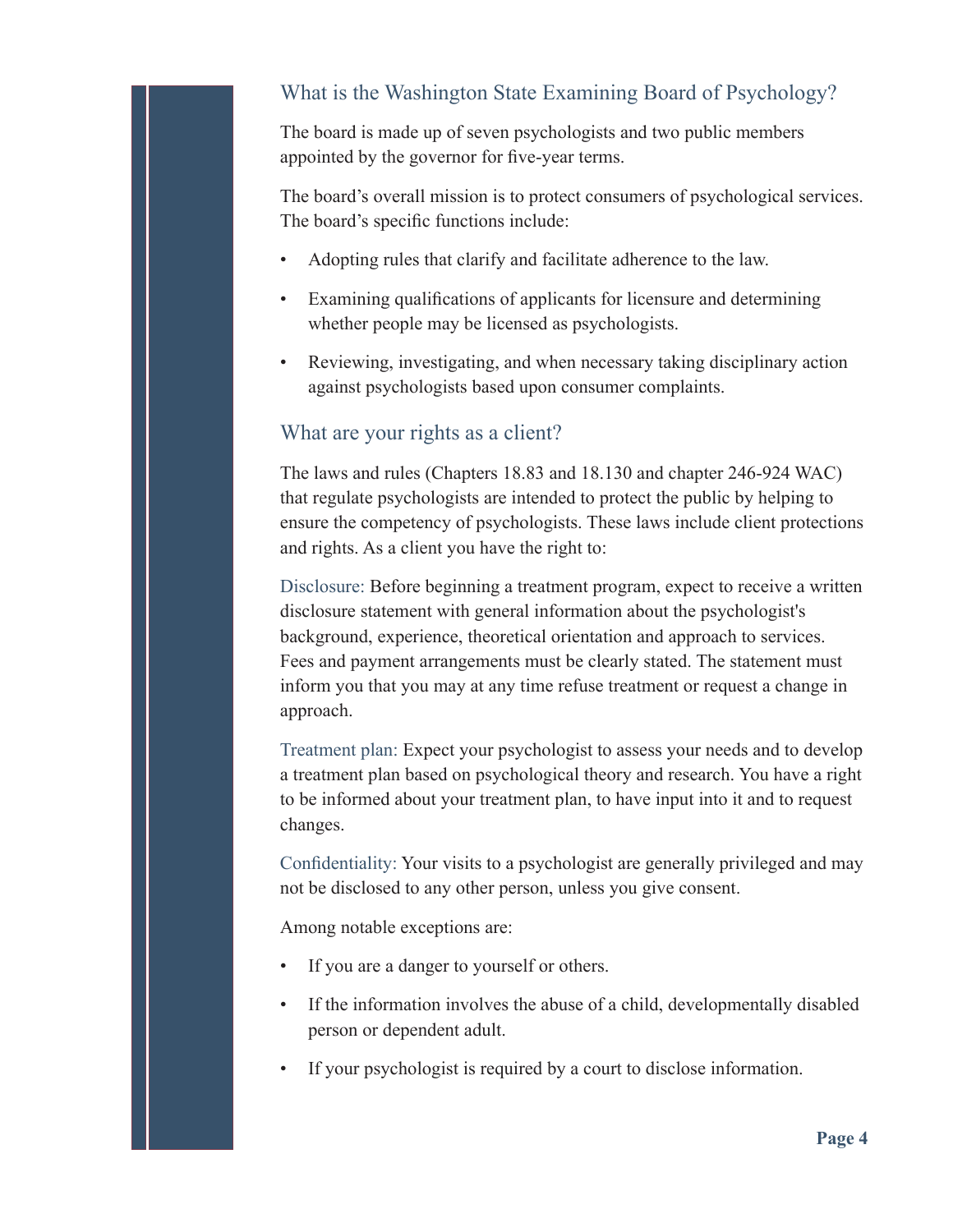There are additional circumstances where information may be released without your authorization as stated in the Uniform Health Care Information Act (Chapter 70.02 RCW).

The details of confidentiality must be presented in the disclosure statement. Ask your psychologist to discuss this with you if you have questions.

Complaint process: The psychologist's disclosure statement must be clear regarding how any concerns you may have about services can be resolved and how to reach the Examining Board of Psychology if major concerns cannot be resolved. Laws (Chapter 18.130 RCW) provide for the investigation and resolution of complaints against psychologists.

#### What is unprofessional conduct?

The laws and rules pertaining to the practice of psychology in Washington establish what is unprofessional conduct by psychologists. For example, it is unprofessional conduct for your psychologist to:

- Be involved with you on a personal level, or to engage in a personal relationship outside of the office.
- Have sexual contact with you.
- Inappropriately reveal your confidences.
- Charge fees for services not provided, misrepresent services or charge excessive fees.
- Practice psychology while impaired by alcohol or drugs.

You may request a copy of relevant laws that specify unprofessional conduct and code of ethics from the board by calling 360-236-4700.

#### Be an informed and careful consumer

If you decide to seek psychological services, be sure the person is licensed. Carefully read the disclosure statement and have your questions answered

Be informed about the services you will be provided and understand that you may request changes or refuse services. Responsible licensed psychologists will be glad to answer your questions about their training, experience, office practice, assessment and treatment procedures, and will help you find another professional if you wish.